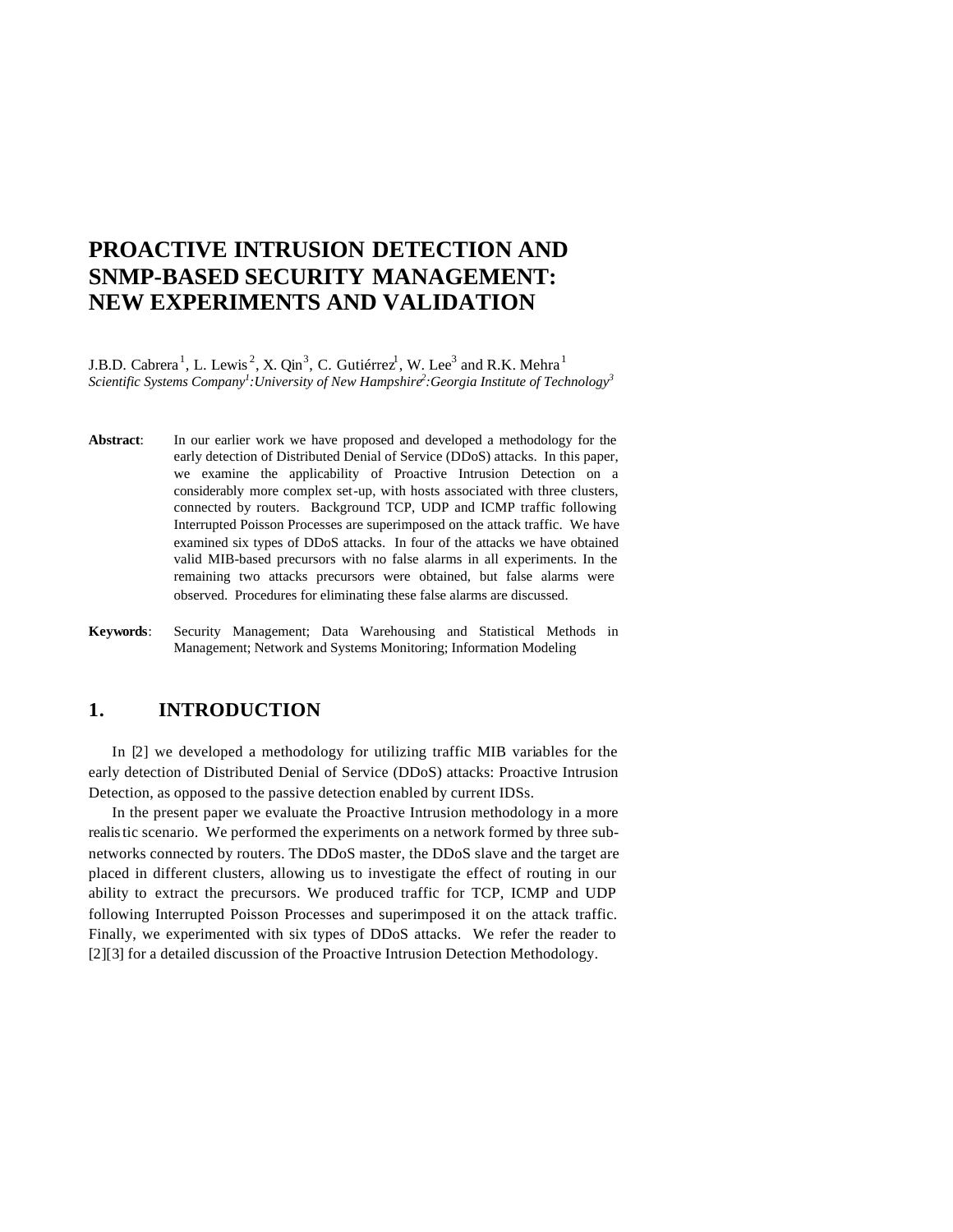# **2. THE NEW TEST BED AND EXPERIMENTS**

**Topology:** R1 - R3 are routers; H1 through H6 are normal hosts.

**Data collection:** 64 MIB variables from the ip, udp, tcp and icmp groups were collected for 2 hours, at a sample rate of 3 seconds.



**Attack Runs and Normal Runs:** 12 attack runs corresponding

*Figure 1* The NCSU Test Bed

to 6 types of attacks were obtained. The attacks are: TFN2K SYN Flood, TFN2K Ping Flood, TFN2K Targa3 Flood, TFN2K Mix Flood, TFN2K UDP Flood and Trin00 [6]. Two runs are available for each attack type. 12 normal runs are also available, in which no attacks are present.

**Placement of Malicious Agents:** The master agent is placed in H2 during all attacks. Slave agents are placed in H1 and H4. The target is H6.

**Background and Malicious Traffic:** During normal runs, H1 to H6 generate TCP, ICMP and UDP traffic according to Interrupted Poisson Processes [5]. During attack runs, attack traffic was produced by malicious agents at H1, H2 and H4 and superimposed on the normal traffic. Live TCP connections among the various nodes of the network allowed us to observe the phenomenon of connection "time -out" caused by congestion.

### **3. EXPERIMENTAL RESULTS**

### **3.1 Step 1: Determining key variables at the target**

Key variables were selected by comparing the time series of normal and attack runs. Since the attacks can be classified as flood attacks, MIB variables related to packet transmission are the best candidates for attack detection. ipInReceives, belongs to this category and is the most promising as it appears in all attacks.

### **3.2 Step 2: Determining key variables at the attackers**

We search for possible causal relationships connecting MIB variables that could be considered key variables for each attack at the attacker hosts (H1 through H5) with the MIB variable selected in step  $1$  (ipInReceives) at the target host (H6). The value for the causality index between these variables was obtained using the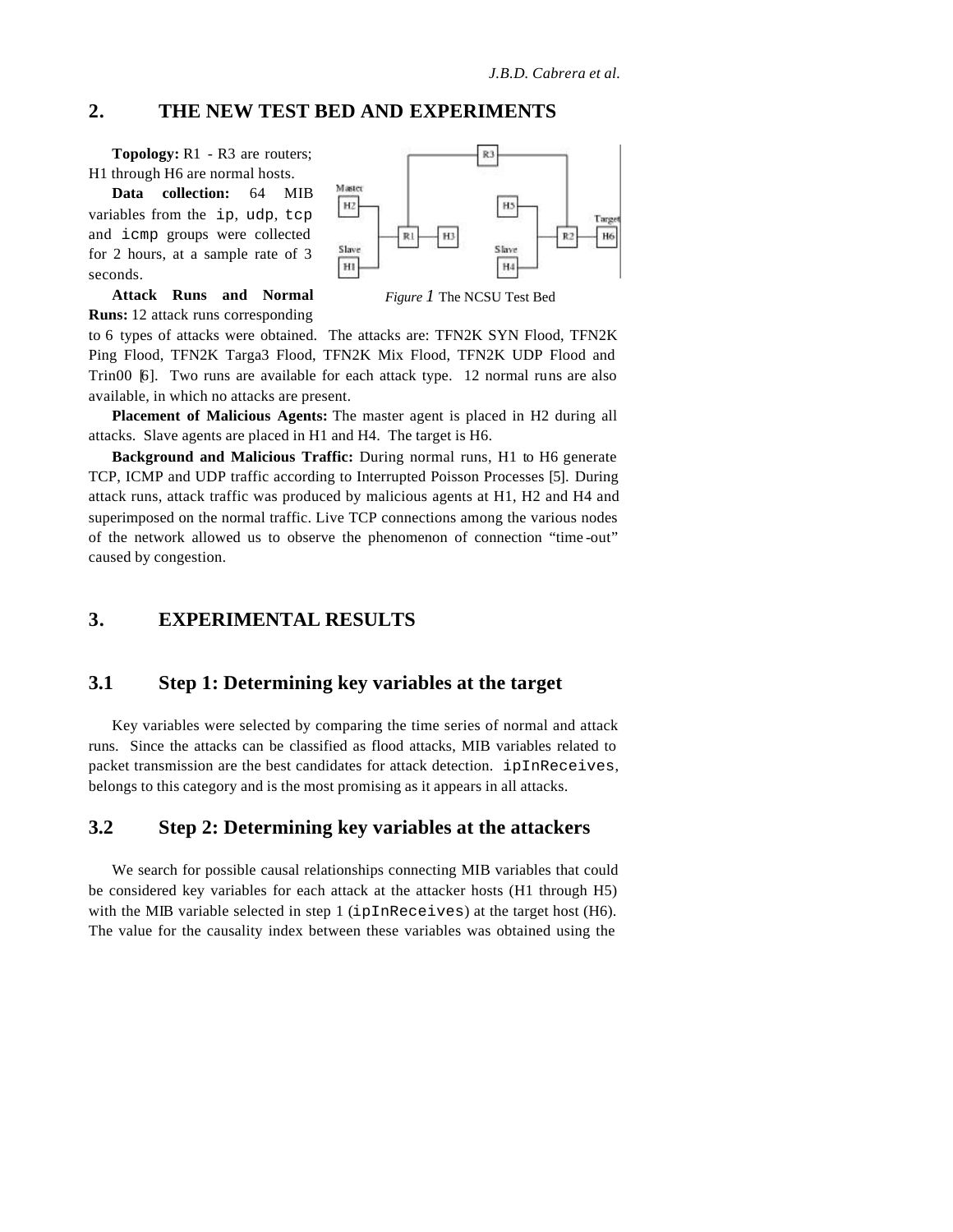#### *Proactive Intrusion Detection and SNMP-Based Security Management*

Granger Causality Test (GCT) [2]. The MIB variables found are then compared to the ground truth variables, selected from domain knowledge about the attacks [6].

Two types of precursors are defined. The first, called *T2 precursors*, correspond to the communication between master and slave. Second are *T3 precursors*, which correspond to the type of flood depending on the DoS attack.

# **3.3 Steps 3 and 4: Determining key events at the attacker**

We break finding the key events at the potential attacker hosts that can be considered as precursors of an attack into two steps: step 3, *training*, where we determine the precursors at the potential attacker host and step 4, *testing*, where we test these precursors. In step 3, we define a precursor as an abnormal change on a precursor variable. To find this abnormal change, a Normal Profile for each MIB variable is constructed from the normal runs. Any variable whose change in each attack run was larger than the one in the Normal Profile was considered a precursor event for step 3 for that run.

| $T = 250$                 |                                          |                   | <b>Test Attack Data</b> |  |   |  |                     |  |   |  |                     |  | <b>Normal Data</b> |  |  |                                              |  |
|---------------------------|------------------------------------------|-------------------|-------------------------|--|---|--|---------------------|--|---|--|---------------------|--|--------------------|--|--|----------------------------------------------|--|
| Training<br><b>Attack</b> | <b>Precursor Variable</b>                | <b>Detections</b> |                         |  |   |  | <b>False Alarms</b> |  |   |  | <b>False Alarms</b> |  |                    |  |  |                                              |  |
|                           |                                          |                   |                         |  |   |  |                     |  |   |  |                     |  |                    |  |  | H1 H2 H3 H4 H5 H1 H2 H3 H4 H5 H1 H2 H3 H4 H5 |  |
| <b>PING 11</b><br>through | ip.ipOutRequests x<br>tcp.tcpRetransSegs |                   |                         |  |   |  |                     |  | x |  |                     |  |                    |  |  |                                              |  |
| <b>PING 16</b>            | tcp.tcplnErrs x                          |                   |                         |  | x |  |                     |  |   |  |                     |  |                    |  |  |                                              |  |
|                           | udp.udplnErrors x                        |                   |                         |  |   |  |                     |  |   |  |                     |  |                    |  |  |                                              |  |

*Table 1.* TFN2K Ping Flood Precursor Events - Run 1

In step 4, the precursor events of one attack run were tested on the other run. Table 1 shows the results for the first run of TFN2K Ping Flood. *Precursor variables* are the MIB variables that were selected following step 2 and step 3. Under *Test Attack Data*, *Detections* corresponds to the variables that belong to ground truth, and *False Alarms* are variables detected that do not belong to ground truth. Under *Normal Data*, the variables that are marked are those whose jump during a the normal test run was greater than that in the Normal Profile, in other words, a false positive.

Table 1 shows that there are T2 and T3 precursor events in H1 and H4, and tcpRetransSegs appears as a false alarm in H3. H1 and H4 can be detected as the attack hosts during this TFN2K Ping Flood.

### **4. SUMMARY AND CONCLUSIONS**

The overall results demonstrated the applicability of Proactive Intrusion Detection using more realistic background traffic and sub-networking. In three of the attacks (TFN2K Syn Flood, TFN2K Mix Flood and TFN2K Targa3) both T2 and